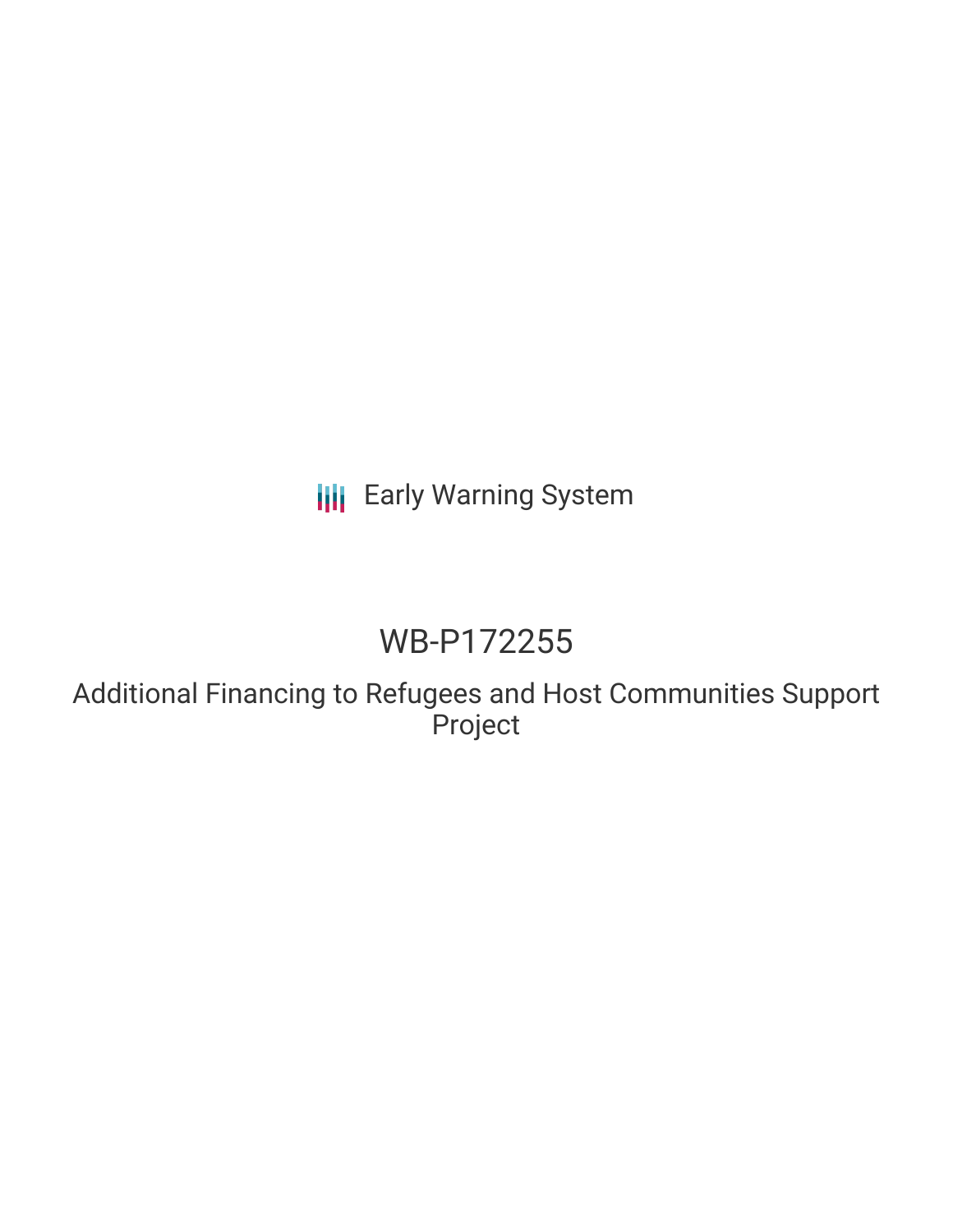

## Early Warning System Additional Financing to Refugees and Host Communities Support Project

#### **Quick Facts**

| <b>Countries</b>               | Chad                  |
|--------------------------------|-----------------------|
| <b>Financial Institutions</b>  | World Bank (WB)       |
| <b>Status</b>                  | Proposed              |
| <b>Bank Risk Rating</b>        | U                     |
| <b>Voting Date</b>             | 2020-07-06            |
| <b>Borrower</b>                | Republic of Chad      |
| <b>Sectors</b>                 | Humanitarian Response |
| <b>Investment Amount (USD)</b> | \$75.00 million       |
| <b>Project Cost (USD)</b>      | \$81.00 million       |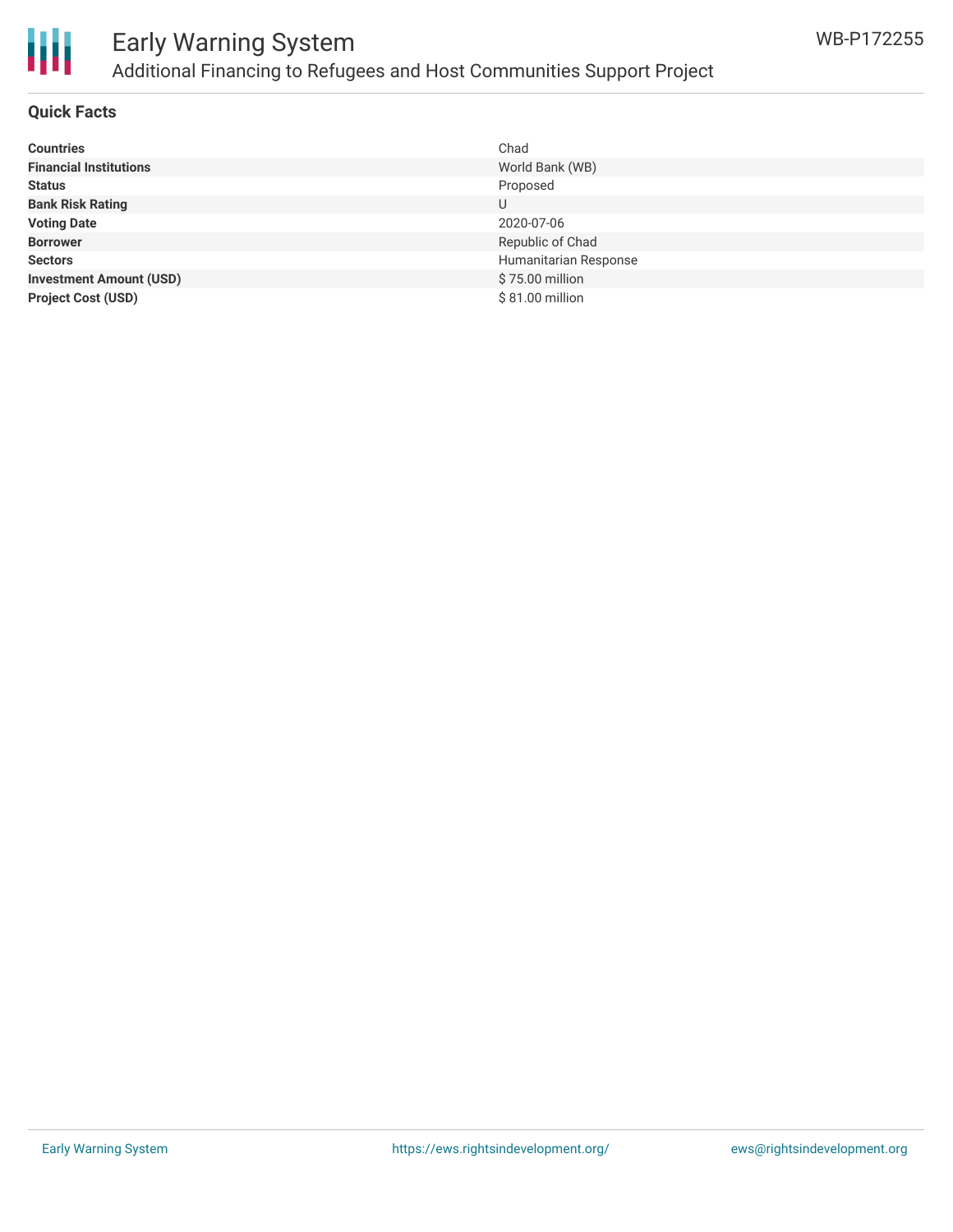

### Early Warning System Additional Financing to Refugees and Host Communities Support Project

### **Project Description**

The Project Development Objectives are to improve access of refugees and host communities to basic services, livelihoods, and safety nets, and strengthen country systems to manage refugees.

Project components include;

- Improving access to basic services
- Improving resilience of households
- o Strengthening country systems to support refugees and host communities
- Project management
- o CERC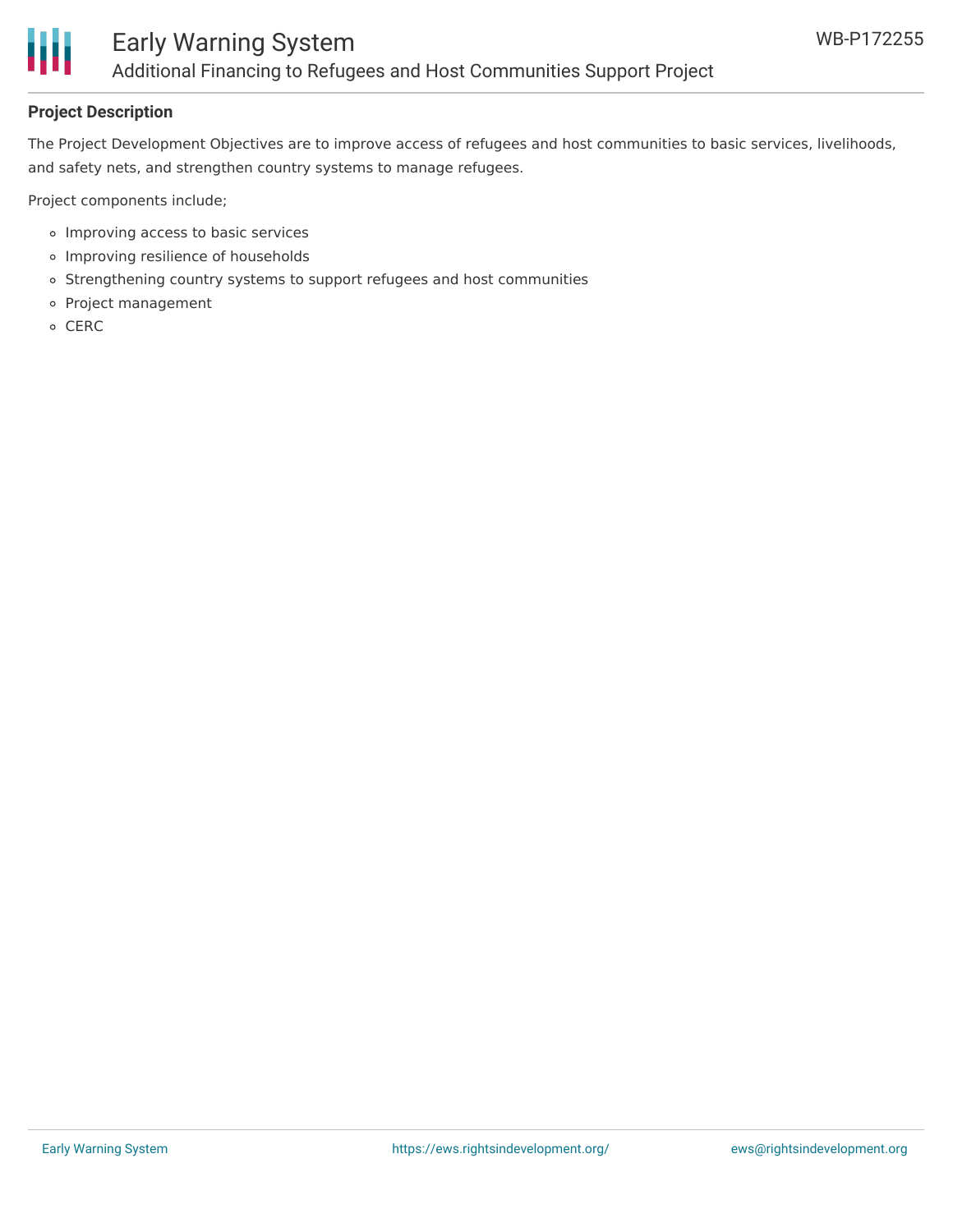

### Early Warning System Additional Financing to Refugees and Host Communities Support Project

### **Investment Description**

World Bank (WB)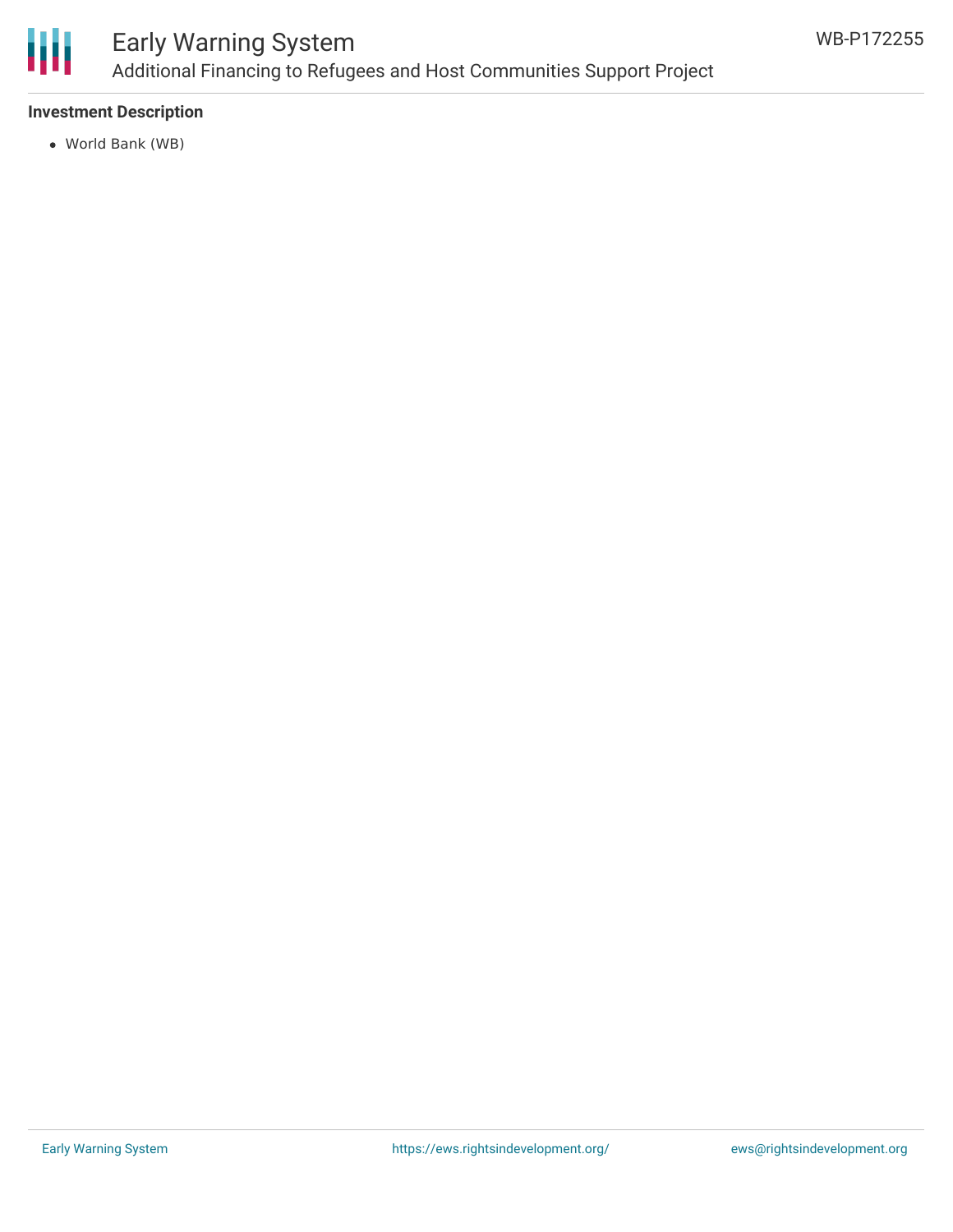

### **Contact Information**

Republic of Chad Issa DOUBRAGNE Minister of Planning and Economic Development Idoubragne@gmail.com

ACCOUNTABILITY MECHANISM OF WORLD BANK

The World Bank Inspection Panel is the independent complaint mechanism and fact-finding body for people who believe they are likely to be, or have been, adversely affected by a World Bank-financed project. If you submit a complaint to the Inspection Panel, they may investigate to assess whether the World Bank is following its own policies and procedures for preventing harm to people or the environment. You can contact the Inspection Panel or submit a complaint by emailing ipanel@worldbank.org. You can learn more about the Inspection Panel and how to file a complaint at: https://www.inspectionpanel.org.